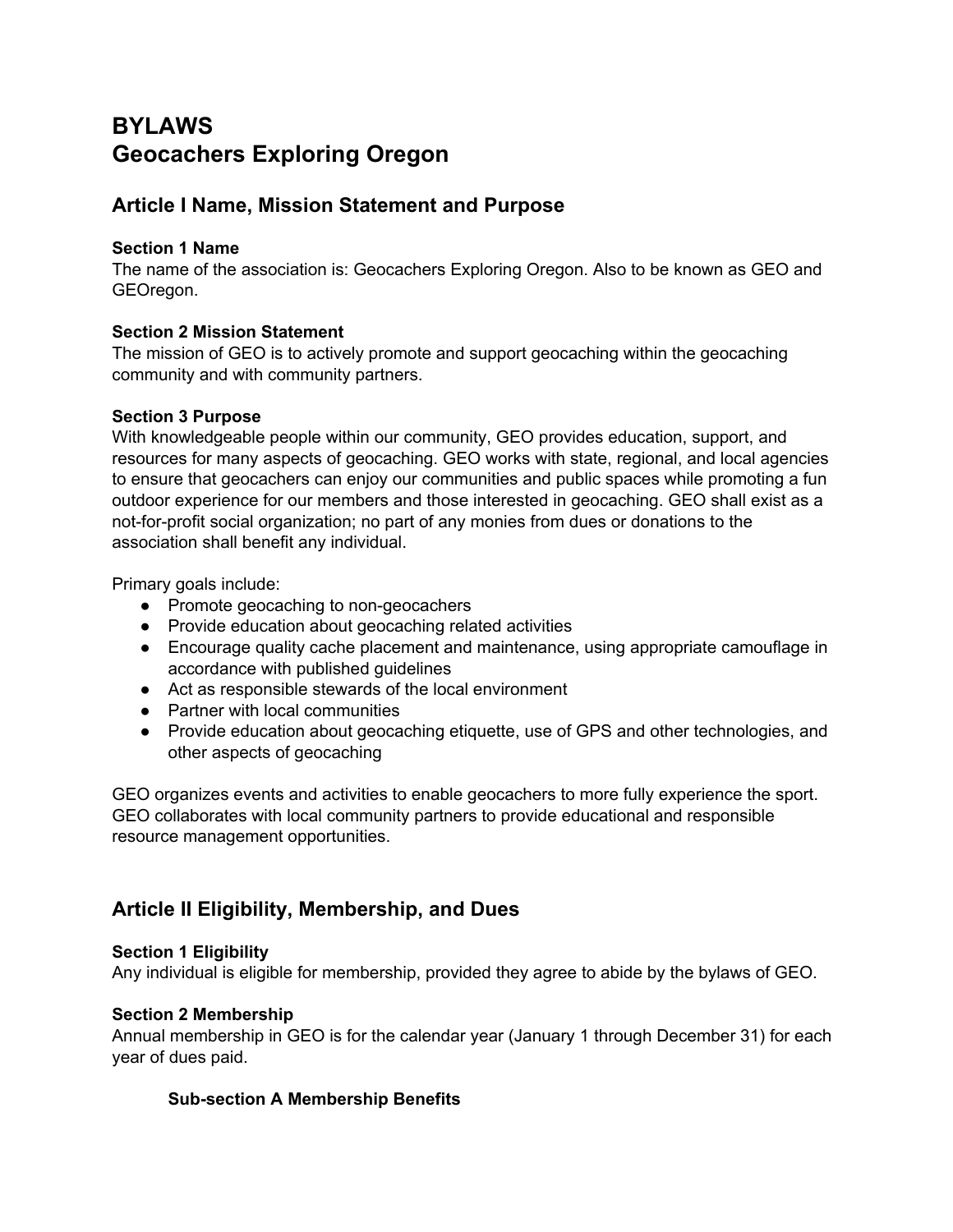Each individual membership includes:

- 1. One GEO name badge, with initial membership
- 2. One vote on GEO elections and issues
- 3. Member discount on selected merchandise
- 4. Access to GEO benefits as per Board decision

Each family membership includes:

- 1. Two GEO name badges, with initial membership
- 2. Opportunity to purchase additional name badges at cost
- 3. Two votes on GEO elections and issues
- 4. Member discount on selected merchandise
- 5. Access to GEO benefits as per Board decision

#### **Section 3 Dues**

Annual dues are set in December for the next membership year. Dues can be paid at any time during the membership year. Payment between Jan 1 and Jun 30 is 100% of the annual dues. Payment between Jul 1 and Dec 31 is prorated by month and must include annual dues for the subsequent year. Dues are non-refundable.

### **Article III Elections and Voting**

#### **Section 1 - Officers**

GEO Officers consist of President, Vice President, Secretary, Treasurer, and Event Coordinator. Together, these officers comprise the GEO Board.

#### **Section 2 Nominations of Officers**

Officer nominations are held in October each year. Members can nominate themselves or another member at the general meeting or via other designated means as decided by the current GEO Board. Nominees must express their willingness to accept the nomination in person or electronically. Nominations are closed by a motion and seconded. The slate of nominees is posted to GEO electronic media (i.e., website, Facebook and other social media) as soon as nominations are closed.

#### **Section 3 Elections and Voting**

Elections are held at the November meeting each year by secret ballot. Officers are elected by a simple majority vote. Members who cannot attend can vote electronically up to one hour before the start of the election meeting via email to the GEO Board (GEOregon@gmail.com) or by GEO electronic media (i.e., website, Facebook and other social media) as directed by the Board. Electronic votes are kept private within the GEO Board.

### **Article IV Elected Officers**

**Section 1 Eligibility**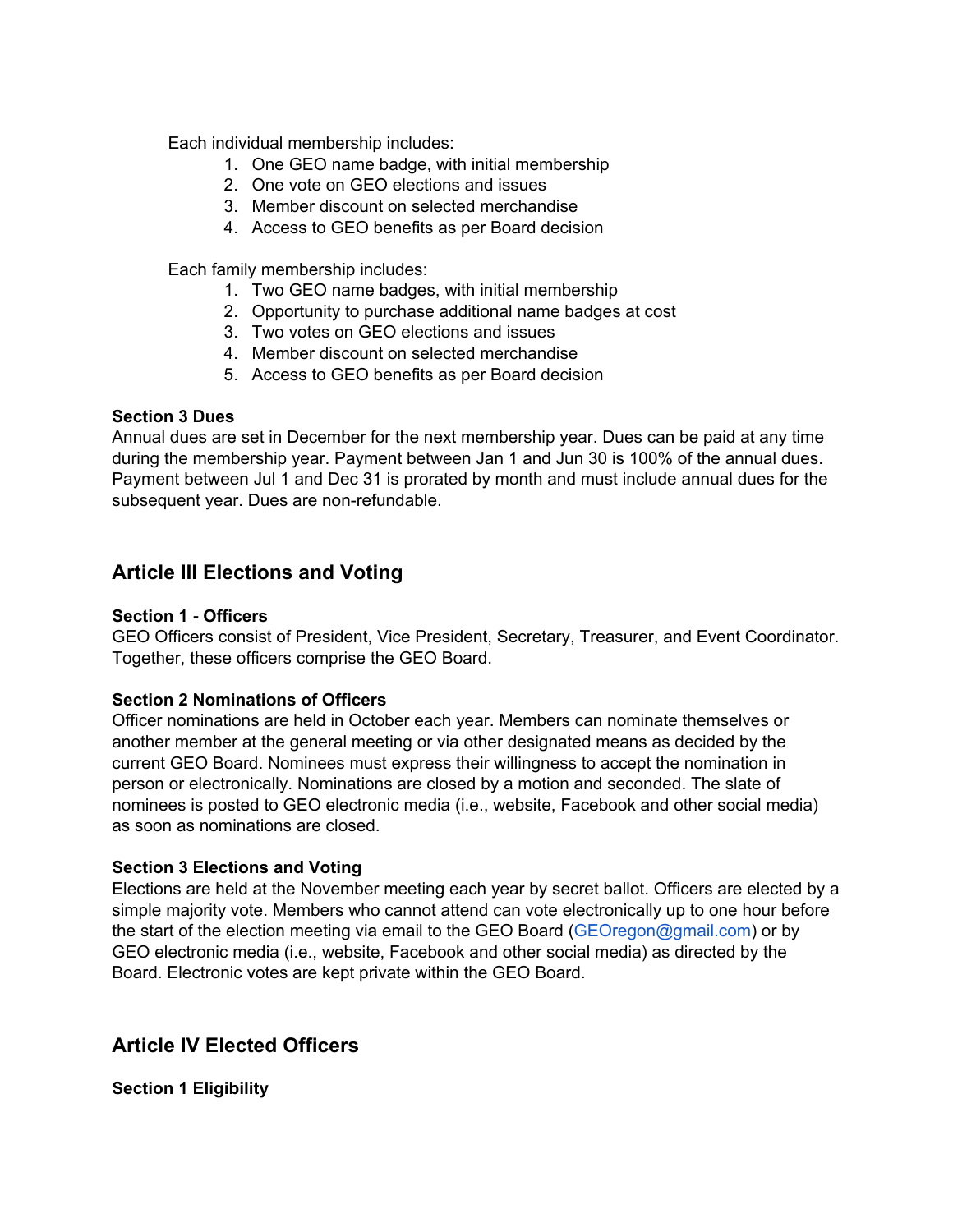Any current GEO member with at least six months membership is eligible to run for office. Board members must maintain current GEO membership during their term. More than one GEO member may share one (1) Board position if elected as such.

### **Section 2 Responsibilities**

### **Sub-section A President**

The GEO President responsibilities are as follows:

- Provide the direction and leadership required to achieve the annual objectives set by the Board.
- Track the status of all annual objectives and meet with the Board to review progress and adjust objectives.
- Schedule and prepare the agenda for all Board meetings.
- Preside over all Board and GEO meetings (or appoint a designee if unable to attend).
- Conduct the position in accordance with the duties and powers defined in Robert's Rules of Order in addition to those particularly specified in these bylaws.
- Sign contracts and agreements on behalf of GEO.

### **Sub-section B Vice President**

The GEO Vice President duties are as follows:

- Perform the duties of President in his/her absence.
- Be responsible for ordering, sales, and record-keeping of GEO merchandise.
- Be responsible for merchandise sales at all GEO meetings.
- Administer the GEO website (or other appropriate social media).
- Handle other duties as assigned by the President.

### **Sub-section C Treasurer**

The GEO Treasurer duties are as follows:

- Be responsible for all income and expenses.
- Make timely deposits of all monies received.
- Pay duly authorized expenses.
- Keep accurate, up-to-date financial records.
- Maintain a file of financial records, financial documents, and legal documents within GEO records (not on personal computers or personal storage devices) and make these records and documents viewable and available to Board members for inspection and audit when requested.
- Be responsible for membership sign up at all GEO meetings; maintain an up-to-date list of members and their membership status.
- Make an annual financial report to the members at the November general meeting.
- Recommend an annual budget to the Board.
- Make sure all taxes are filed.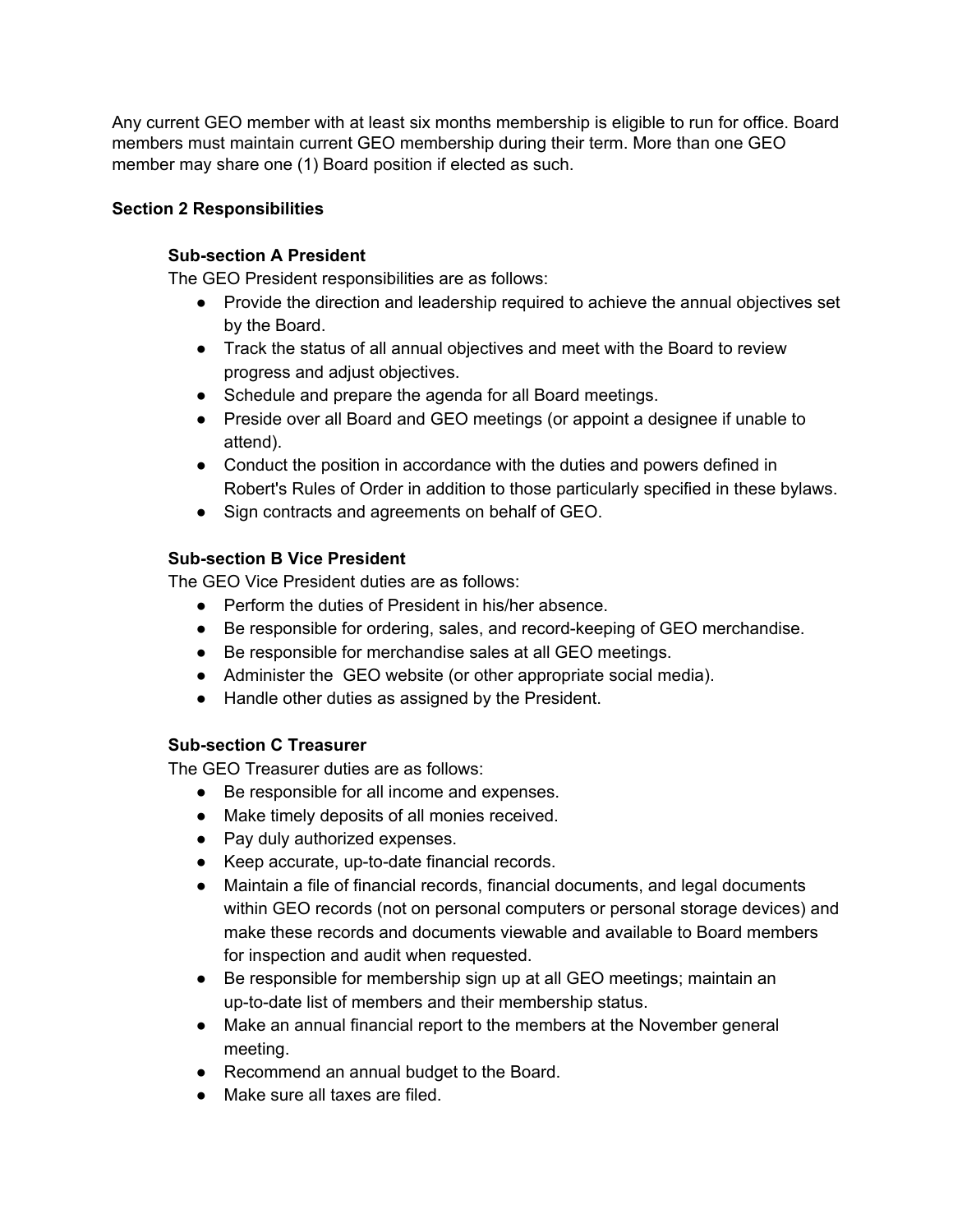- Maintain an inventory of GEO property and coordinate the reorder of such inventoried items as necessary to insure adequate materials are available at events and functions.
- Make sure all State and Federal Incorporation papers are filed in a timely manner to insure continued incorporation.
- Handle other duties as assigned by the President.

### **Sub-section D Secretary**

The GEO Secretary duties are as follows:

- Record minutes of all meetings within GEO records (not on personal computers or personal storage devices), and make these documents viewable and available to Board members at all times.
- Record and receive all copies of contracts and agreements consummated by GEO.
- Be responsible for the sign-in table (including trackable exchange, collection of donations for raffle) at all GEO meetings.
- Read all correspondence and email inquiries directed to GEO and respond as required.
- Work with the Treasurer to complete and file all tax and other forms as necessary to remain in compliance with not-for-profit status.
- Handle other duties as assigned by the President.

### **Sub-section E Event Coordinator**

The GEO Event Coordinator duties are as follows:

- Establish an annual GEO event calendar by the end of March.
- Schedule and post all monthly general meetings.
- Be responsible for special activities at all monthly GEO meetings (e.g. quessing game).
- Schedule and post other GEO-sponsored events (i.e., CITO, picnic, holiday party).
- Coordinate volunteers to assist with events
- Handle other duties as assigned by the President.

### **Section 3 Term of Office**

The term of office for Board members is the calendar year (January 1 through December 31). A Board member may resign at any time with a written 30 days notice provided to the GEO Board.

### **Section 4 Executive Voting**

All members of the Board shall have one (1) vote per position. Unless otherwise indicated, Board resolutions require a simple majority of board members present. In the event of a tie, the President's vote will serve as the tiebreaker. For Board business requiring immediate action, a vote may be conducted via telephone or electronic means and a reasonable attempt must be made to notify all Board members of the vote.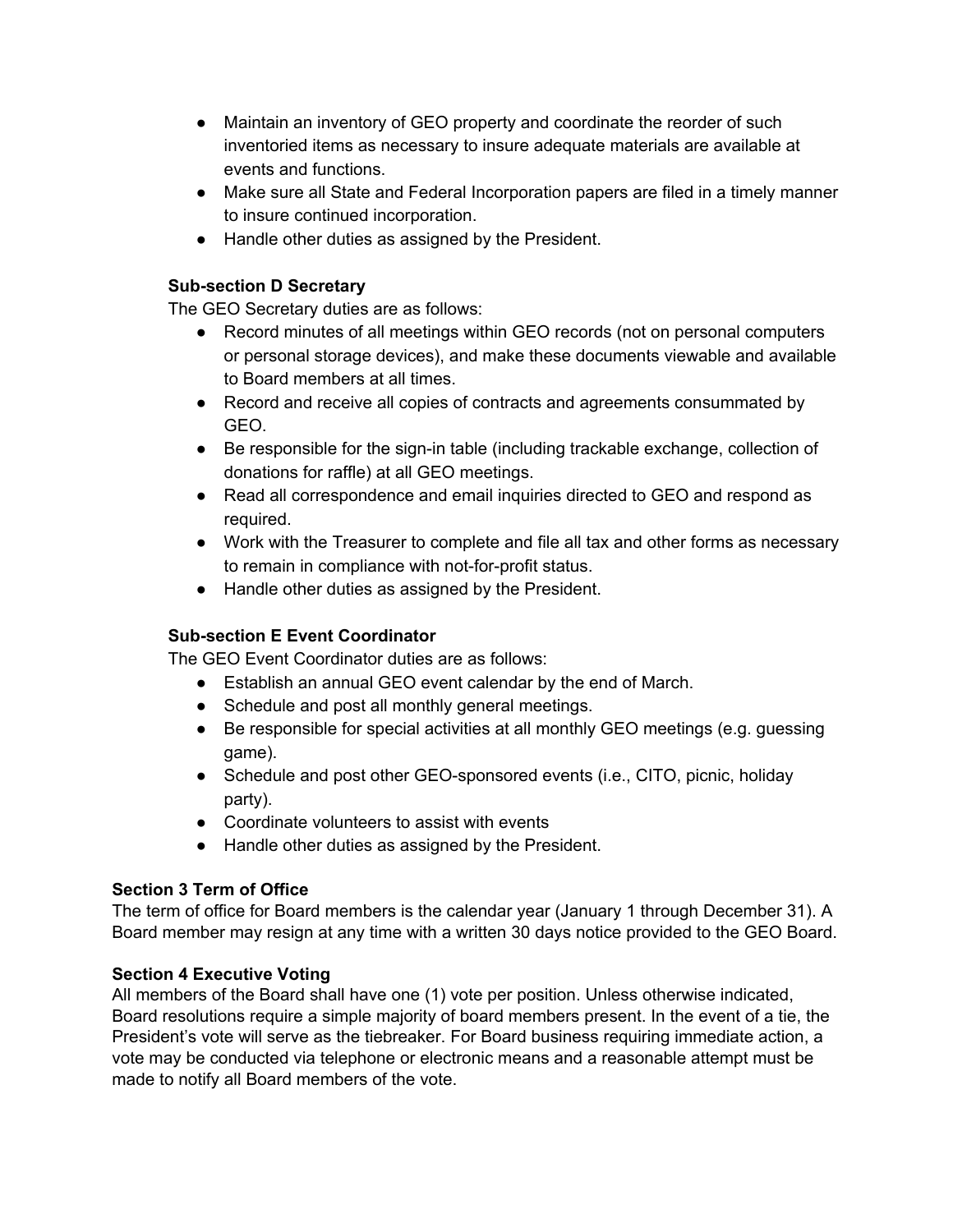#### **Section 5 - Board Vacancies**

Any vacancy occurring among the Board shall be filled at the discretion and decision of the Board, until the next annual election; except that the Vice President shall automatically fill the vacancy in the office of President.

If it is necessary to remove a current Board member from office, this may be done with a simple majority vote of the Board. The vacancy will be filled as described above.

If an entire Board resigns at the same time, or if such events happen to create a scenario where there are no current Board members filling at least 1 position, a current member of GEO will call a special meeting of members to hold an election for new Board members. In the event that only 1 Board member is present with no other willing members to fill the additional positions, two (2) additional GEO members shall be appointed by the membership as voting non-Board parties for any Board actions until such Board positions have been filled.

If there are no willing members to fill Board positions, and a scenario exists where there is no acting Board, a current GEO member shall call a special meeting of members to hold a special election for the purpose of appointing three (3) Board Member Emeritus who will maintain minimal activities for GEO while an elected Board can be coordinated, or to facilitate dissolution of the club. Board Member Emeritus shall at minimum: follow the by-laws for Board election, maintain financial records, maintain GEO property, and provide communication and support to the current membership.

## **Article V Meetings**

**Section 1 Parliamentary Authority; Robert's Rules of Order**

All meetings follow Robert's Rules of Order.

#### **Section 2 Board Meetings**

Board meetings are held at a minimum of once per month.

#### **Section 3 General Association Meetings**

Association meetings are held at a minimum of once per quarter.

### **Article VI By-laws**

#### **Section 1 Responsibility and Changes**

The Board is responsible for developing the GEO bylaws. Any member may recommend a change by presenting the change in writing to the Board. The Board will vote to present any requested change to the membership. A simple majority vote of members present is required to make any change(s) to the bylaws permanent. Any bylaw changes to the election rules will not take effect until after the next elected Board has taken office.

The Bylaws will be reviewed each year to ensure that they still meet GEO's mission and the approval of its members.